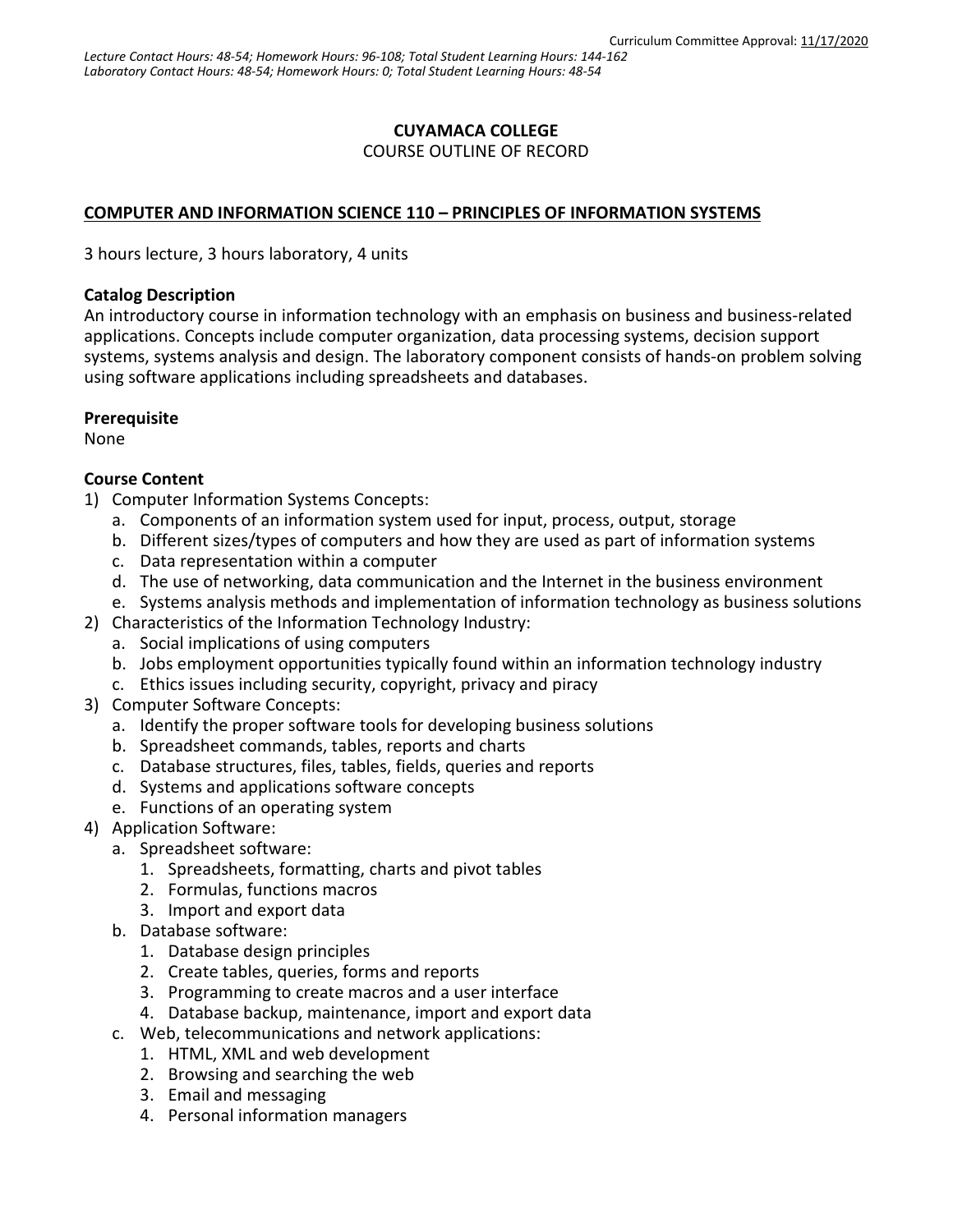## **Course Objectives**

- 1) Describe the components and functions of computer systems, including both hardware and software
- 2) Use modern productivity tools (i.e., spreadsheet, database) or custom programs to solve business problems
- 3) Describe the differences between various types of information systems and explain the importance of determining information system requirements for all management levels
- 4) Describe how the system development life cycle is used in building an information system to solve business problems
- 5) Describe the importance and use of data communications and the Internet, and explain how they affect the way business is conducted
- 6) Describe the ethical and social implications of using information technology within the context of the information systems industry

## **Method of Evaluation**

A grading system will be established by the instructor and implemented uniformly. Grades will be based on demonstrated proficiency in subject matter determined by multiple measurements for evaluation, one of which must be essay exams, skills demonstration or, where appropriate, the symbol system.

- 1) Practical exams which measure students' ability to analyze and evaluate solutions for business problems using modern productivity tools, or creating custom programs along with standard design principles of investigation, analysis, design, implementation and maintenance of an information systems solution to a business problem. For example:
	- a. Given a business problem and relevant data, students will either design and develop a custom software solution or evaluate and select the appropriate software needed to produce meaningful information to solve the problem and produce the correct solution.
	- b. Given a set of data and criteria for information to be extracted, students will design and populate a database with data to produce tables, queries, forms and reports useful in business operations.
	- c. Given a set of data, students will design and create a spreadsheet solution by organizing and formatting the data to produce meaningful information including a chart and features to automate operations in manipulation of that data.
- 2) Quizzes and exams that measure students' ability to compare and analyze information systems, develop and evaluate the results produced, and recommend revisions based on the results generated using the system development life cycle (SDLC) in creation of business solutions.
- 3) Practical exams or lab assignments that measure students' ability to design and evaluate a data delivery solution which uses the Internet as a vehicle for delivering the output from an information system. For example, given a database, students would be asked to export the results of a query and then create a web page which uses those results.

# **Special Materials Required of Student**

Electronic storage media

## **Minimum Instructional Facilities**

Computer lab with Internet access and software specified in class schedule

## **Method of Instruction**

- 1) Lecture and demonstration
- 2) Textbook readings
- 3) Assignments

## **Out-of-Class Assignments**

- 1) Text reading assignments
- 2) Practical application labs and projects